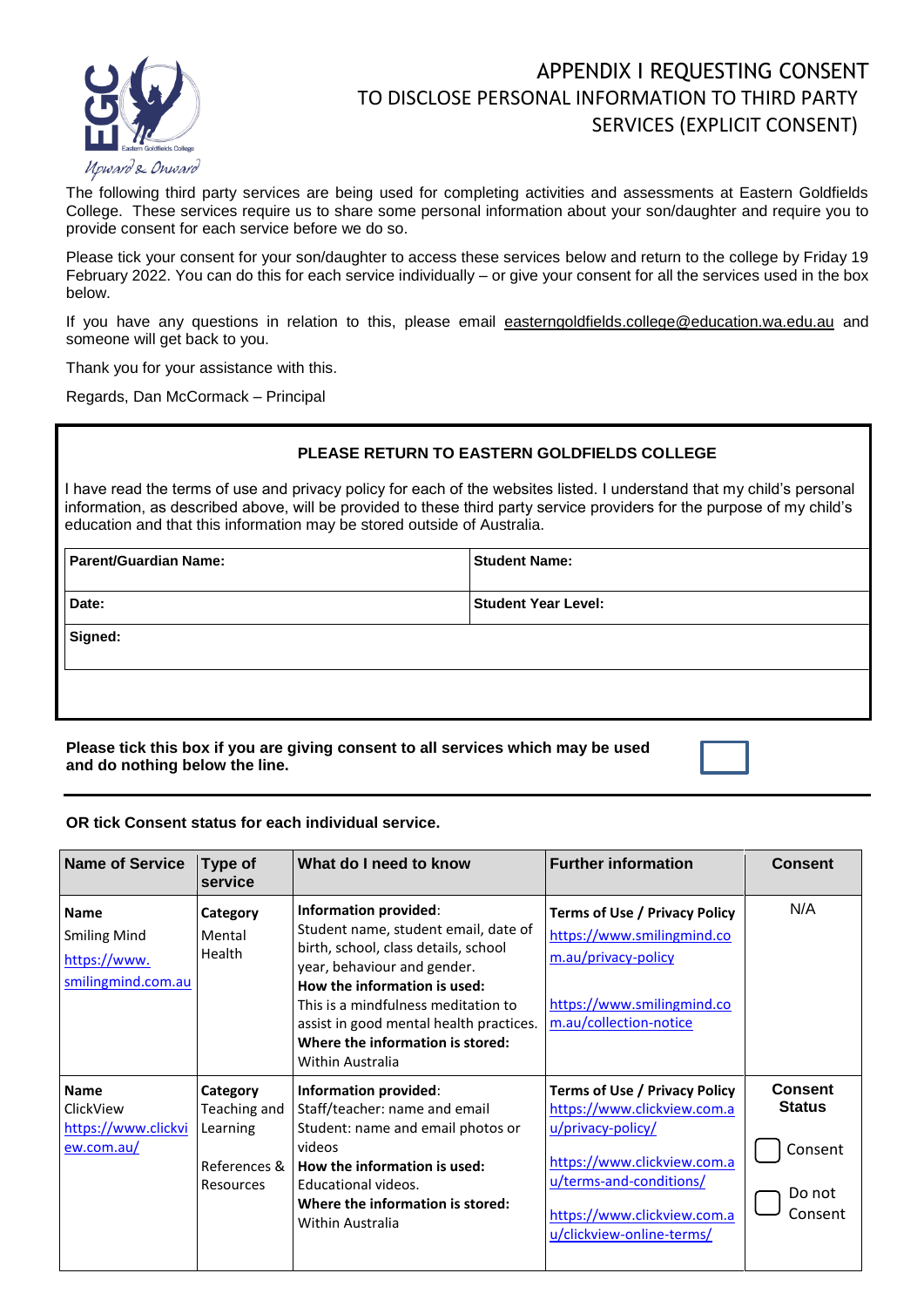| <b>Name</b><br><b>Adobe Creative</b><br>Cloud for Education<br>https://www.adobe<br>.com/au/creativeclo<br>ud/buy/education.h<br><u>tml</u>                                                                                                                                                                                                        | Category<br>Teaching and<br>Learning                               | <b>Information provided:</b><br>Staff/teacher: name and email<br>Student: name and email<br>Parent: name and contact information<br>How the information is used:<br>Includes Creative Cloud "All Apps"<br>Education K-12 2020<br>Where the information is stored:<br>Outside Australia                                                                                                                                                                                                                                                                                                | <b>Terms of Use / Privacy Policy</b><br>https://www.adobe.com/au/<br>privacy/policy.html<br>https://www.adobe.com/au/l<br>egal/terms.html                                                                                                                                                                                                                                                                                                                                            | N/A                                                             |
|----------------------------------------------------------------------------------------------------------------------------------------------------------------------------------------------------------------------------------------------------------------------------------------------------------------------------------------------------|--------------------------------------------------------------------|---------------------------------------------------------------------------------------------------------------------------------------------------------------------------------------------------------------------------------------------------------------------------------------------------------------------------------------------------------------------------------------------------------------------------------------------------------------------------------------------------------------------------------------------------------------------------------------|--------------------------------------------------------------------------------------------------------------------------------------------------------------------------------------------------------------------------------------------------------------------------------------------------------------------------------------------------------------------------------------------------------------------------------------------------------------------------------------|-----------------------------------------------------------------|
| Name<br>Seesaw<br>https://web.see<br>saw.me                                                                                                                                                                                                                                                                                                        | Category<br>Class<br>communicati<br>on<br>Teaching and<br>Learning | Information provided:<br>Student name, student email, school,<br>class details, school year, parent<br>email, parent name, student work,<br>profile or other photos and videos.<br>How the information is used: This<br>service is a digital portfolio and<br>communication platform.<br>Where the information is stored:<br>Outside Australia but certified by<br><b>Australian Signals Directory</b>                                                                                                                                                                                | <b>Terms of Use / Privacy Policy</b><br>https://web.seesaw.me/priva<br>cy-policy<br>https://web.seesaw.me/term<br>s-of-service                                                                                                                                                                                                                                                                                                                                                       | N/A                                                             |
| <b>Name</b><br>G Suite Core<br>Services (Gmail,<br>Calendar,<br>Classroom,<br>Jamboard,<br>Contacts, Drive,<br>Docs, Forms,<br>Groups, Sheets,<br>Sites, Slides and<br>Vault) and<br><b>Additional Services</b><br>(Google Maps,<br><b>Blogger</b> and<br>YouTube).<br>https://edu.<br>google.com/intl/en<br>au/products/gsuit<br>e-for-education/ | Category<br>Productivity<br>tools<br>References &<br>Resources     | <b>Information provided:</b><br>Student name, student email, student<br>work, profile or other photos<br>(optional) and videos (if users decide<br>to store videos in Google drive).<br>How the information is used:<br>G Suite Core Services (Gmail,<br>Calendar, Classroom, Jamboard,<br>Contacts, Drive, Docs, Forms, Groups,<br>Sheets, Sites, Slides and Vault) and<br>Additional Services (Google Maps,<br>Blogger and You Tube - note T&Cs are<br>different).<br>Where the information is stored:<br>Outside Australia but certified by<br><b>Australian Signals Directory</b> | <b>Terms of Use / Privacy Policy</b><br>https://gsuite.google.com/ter<br>ms<br>/education terms.html? ga=<br>2.174740843.-<br>875381896.1565147460<br>https://gsuite.google.com/int<br>I/en/terms/education privac<br>y.html<br>https://edu.google.com/intl/<br>en au/why-google/privacy-<br>security/<br>If using 'Additional Services'<br>the below apply<br>https://gsuite.google.com/int<br>I/en/terms/additional service<br>s.html AND<br>https://policies.google.com/t<br>erms | N/A                                                             |
| <b>Name</b><br>Sphero Edu<br>https://sphero.com<br>/pages/educators                                                                                                                                                                                                                                                                                | Category<br>Teaching and<br>Learning<br>References &<br>Resources  | <b>Information provided:</b><br>Staff/teacher: name and email<br>Student: name, email, date of birth,<br>work/content, attendance and photos<br>or videos<br>Parent: name and contact information<br>How the information is used:<br><b>Computer Programming and Robotics</b><br>Tutor<br>Where the information is stored:<br>Outside Australia                                                                                                                                                                                                                                       | <b>Terms of Use / Privacy Policy</b><br>https://edu.sphero.com/child<br>-policy<br>https://sphero.com/pages/te<br>rms-of-use                                                                                                                                                                                                                                                                                                                                                         | <b>Consent</b><br><b>Status</b><br>Consent<br>Do not<br>Consent |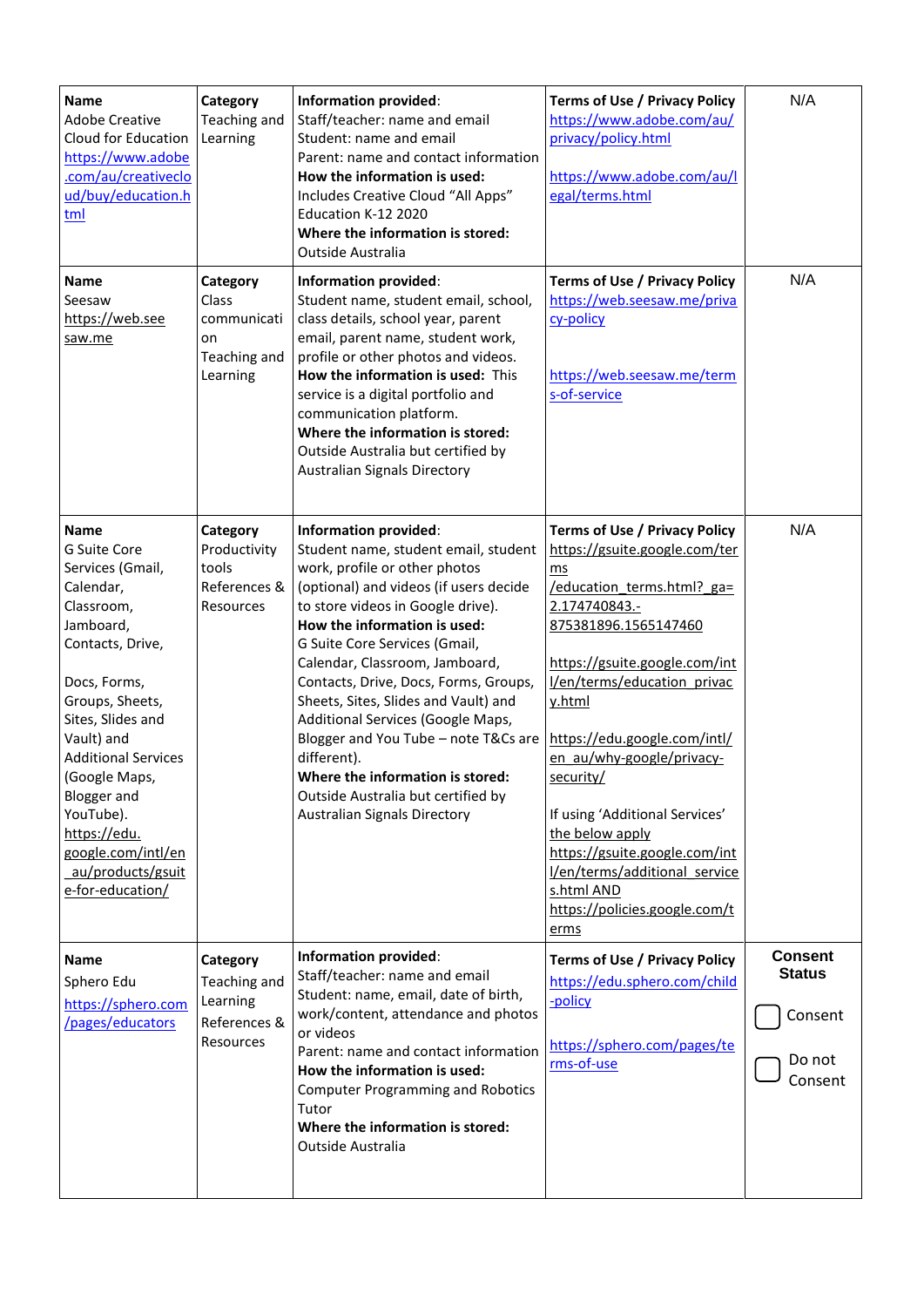| <b>Name</b><br>Studyladder<br>https://www.studyl<br>adder.com.au/<br><b>Name</b><br><b>Monitor WA</b><br>https://www.<br>monitorwa.com.a<br>$\underline{u}/$ | Category<br>Teaching and<br>Learning<br>Category<br>SmartRider<br>card<br>managemen<br>t | Information provided:<br>Staff/teacher: name, email and other<br>data<br>Student: name, gender and grades or<br>performance data<br>Parent: name and contact information<br>How the information is used:<br>Online educational activities.<br>Where the information is stored:<br><b>Outside Australia</b><br>Information provided:<br>Student name, date of birth, school,<br>profile or other photos.<br>How the information is used:<br>SmartRider card ordering with<br>optional canteen payments.<br>Where the information is stored:<br>Within Australia | <b>Terms of Use / Privacy Policy</b><br>https://www.studyladder.co<br>m.au/about/privacy<br>https://www.studyladder.co<br>m.au/about/terms<br><b>Terms of Use / Privacy</b><br><b>Policy</b><br>N/A | <b>Consent</b><br><b>Status</b><br>Consent<br>Do not<br>Consent<br><b>Consent</b><br><b>Status</b><br>Consent<br>Do not<br>Consent |
|--------------------------------------------------------------------------------------------------------------------------------------------------------------|------------------------------------------------------------------------------------------|----------------------------------------------------------------------------------------------------------------------------------------------------------------------------------------------------------------------------------------------------------------------------------------------------------------------------------------------------------------------------------------------------------------------------------------------------------------------------------------------------------------------------------------------------------------|-----------------------------------------------------------------------------------------------------------------------------------------------------------------------------------------------------|------------------------------------------------------------------------------------------------------------------------------------|
| <b>Name</b><br>Calm Harm<br>https://stem4.org.u<br>k/                                                                                                        | Category<br>Mental<br>Health                                                             | Information provided:<br>It does not collect identifying student<br>personal information<br>How the information is used: This is<br>an app designed to help people<br>manage the urge to self-harm.                                                                                                                                                                                                                                                                                                                                                            | <b>Terms of Use / Privacy Policy</b>                                                                                                                                                                | N/A                                                                                                                                |
| <b>Name</b><br>Canva<br>https://www.canv<br>a.com/education/                                                                                                 | Category<br>Teaching<br>and<br>Learning                                                  | Information provided:<br>Staff/teacher: name, email<br>Student: name, email, work/content,<br>photos or videos<br>Other data: school<br>How the information is used:<br>Creative design and presentation<br>tools.<br>Where the information is stored:<br><b>Outside Australia</b>                                                                                                                                                                                                                                                                             | <b>Terms of Use / Privacy</b><br><b>Policy</b><br>https://about.canva.com/ter<br>ms-of-use/                                                                                                         | <b>Consent</b><br><b>Status</b><br>Consent<br>Do not<br>Consent                                                                    |
| <b>Name</b><br>Clear Fear<br>https://www.clearf<br>ear.co.uk/                                                                                                | Category<br>Mental<br>Health                                                             | <b>Information provided:</b><br>It does not collect identifying student<br>personal information<br>How the information is used: This is<br>an app designed to help people<br>manage anxiety.                                                                                                                                                                                                                                                                                                                                                                   | <b>Terms of Use / Privacy Policy</b>                                                                                                                                                                | N/A                                                                                                                                |
| <b>Name</b><br><b>Beyond Now</b><br>Suicide Safety Plan<br>https://www.beyon<br>dblue.org.au/get-<br>support/beyondno<br>w-suicide-safety-<br>planning       | Category<br>Mental<br>Health                                                             | Information provided:<br>Staff/teacher: other data<br>Student: other data<br>Parent: other data<br>How the information is used:<br>Provides services for good mental<br>health practices.<br>Where the information is stored:<br>Within Australia<br><b>Outside Australia</b>                                                                                                                                                                                                                                                                                  | <b>Terms of Use / Privacy Policy</b><br>https://www.beyondblue.org.<br>au/general/privacy-policy<br>https://www.beyondblue.org.<br>au/general/terms-of-use                                          | N/A                                                                                                                                |